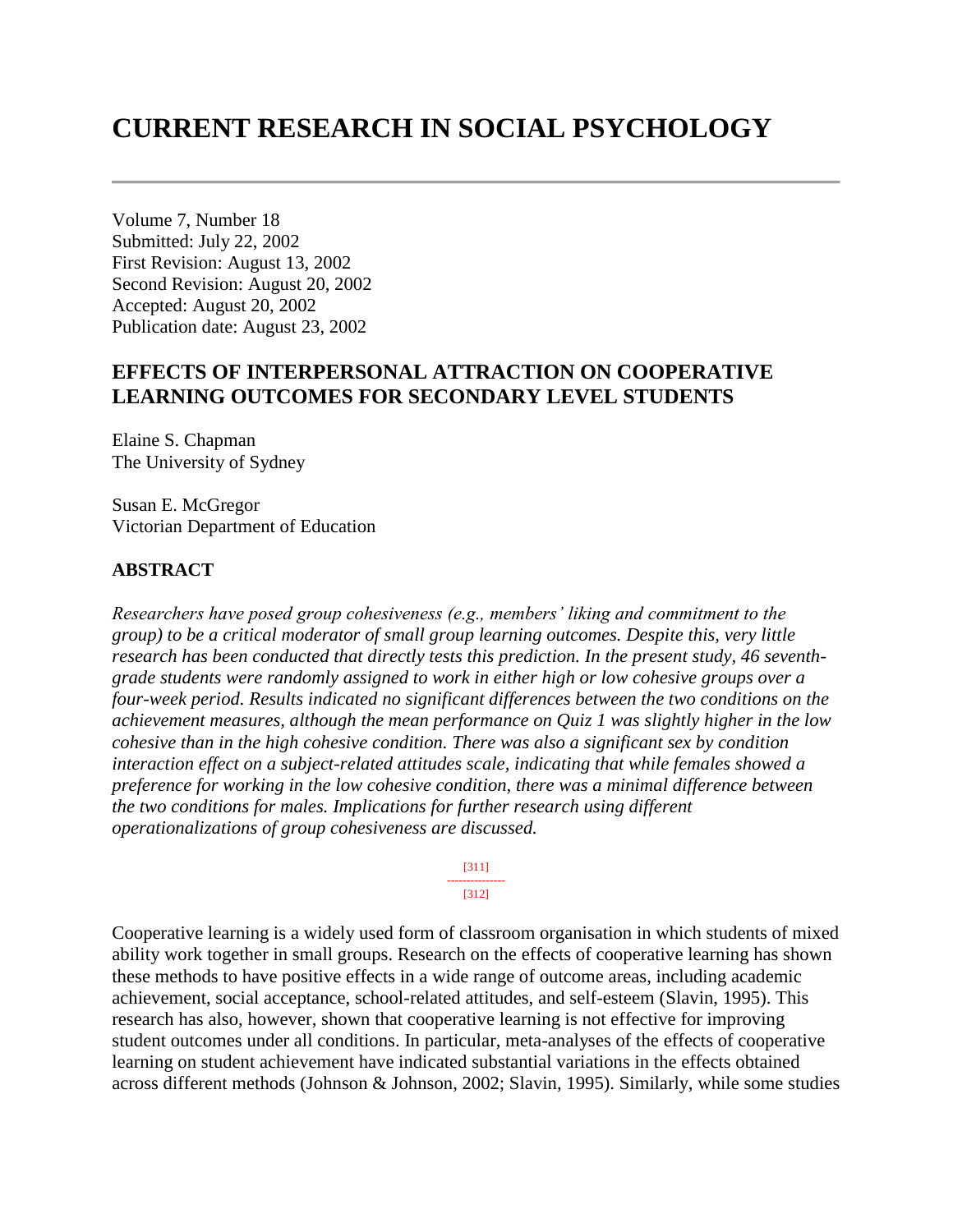have reported positive effects of these methods on subject-related attitudes (e.g., Kagan, et al., 1985) others have reported no significant effects in this area (e.g., Madden & Slavin, 1983).

Johnson & Johnson (1994) have argued that cooperative learning outcomes will vary with the cohesiveness of the cooperative groups, or the level of students' commitment to and liking of the group, and their desire to be a part of the group. In this view, members of cohesive groups are typically more committed to working towards the group's goals, more readily accept assigned tasks and roles, and communicate more frequently and effectively. This view is consistent with general social psychological perspectives on cohesiveness and group processes. For example, Hogg & Abrams (1988) argue that interpersonal attraction binds group members together and is responsible for feelings of group belonging. Group cohesiveness is traditionally viewed to reflect the perceived attractiveness of the group to its members, and the extent to which the group mediates social and individual goals that its members value (Festinger, Schacter & Back, 1950).

Two studies have examined the relationship between group cohesiveness and learning in cooperative groups. In the first of these (Shaw & Shaw, 1962), second-graders nominated members of their class with whom they would most and least prefer to work, and were then assigned to study spelling lists in either high or low cohesive groups. In high cohesive groups, no member rejected any other member, and some positive choices were represented. In low cohesive groups, no member chose any other member, and some rejections were represented. Groups worked together for three daily sessions, and completed tests in the second and third sessions. A significant positive correlation between group cohesiveness and spelling scores was found in the second session, but not the third session tests. Based on these results, the authors concluded that group cohesiveness was positively related to learning during the early phases of interaction (i.e., in sessions one and two), but was unrelated over a longer period of time (i.e., by the end of the third session).

> [312] --------------- [313]

In the second study (Stam, 1973), fifth-graders nominated members of their class that they would like to spend a Saturday afternoon with, were their best friends, were people that they admired, were people they would trust with a secret, and were people that they would choose to invite to a party. Students were then assigned to four-member cooperative groups either on the basis of mutual nominations (the high cohesiveness condition) or on a random basis (the low cohesiveness condition). Each group then completed both a convergent thinking task (i.e., a series of arithmetic word problems) and a divergent thinking task (i.e., writing of a group poem). Stam reported that sociometrically chosen groups performed significantly better on the divergent thinking task, although there were no significant differences on the convergent thinking task. In this study, however, students did not complete individual achievement tests. That is, one assignment or test sheet was submitted for each group, making it impossible to assess whether the individual learning of group members differed across the two cohesiveness conditions. It is also unclear whether the correlations reported by Shaw & Shaw (1962) are based on individual or group performance scores.

Despite the perceived importance of group cohesiveness in cooperative learning, no recent studies have appeared that systematically evaluate its impact on achievement or other outcomes.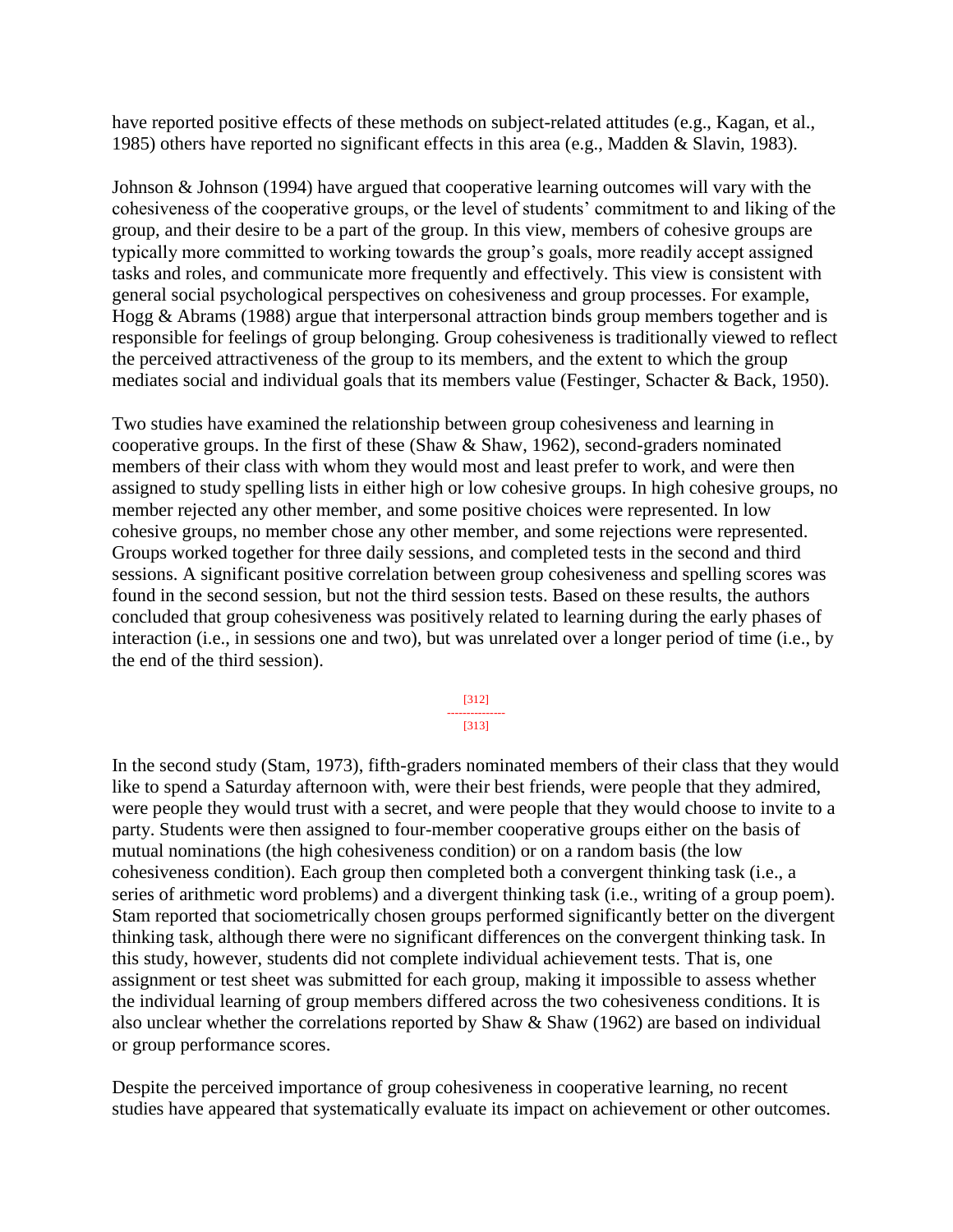The aim of this study was to evaluate the effects of one aspect of cohesiveness (liking or desire to work together between group members) on student achievement and subject-related attitudes. Based on sociometric ratings, seventh-graders worked in cooperative groups in which there was either a high or low level of attraction (cohesiveness) between students. It was predicted that those who worked in high attraction groups would have higher scores on two measures of individual achievement.

To assess any collateral effects of the conditions on students' affective responses to the learning tasks, and to generate process data that might inform the interpretation of observed achievement effects, students also completed a subject-related attitude scale at pre- and posttest. As previous studies have not reported collateral effects on students' task attitudes, however, no specific hypotheses were formulated for effects on this measure.



## **Subjects**

Subjects were 46 students from two seventh-grade Studies of Society and the Environment (SOSE) classes in a middle class Australian secondary school. Class A comprised 19 students (13 males, 6 females). Class B consisted of 27 students (16 males, 11 females).

## **Curriculum Materials and Dependent Measures**

The intervention was implemented in the subject *Studies of Society and the Environment*, or SOSE. All academic material used was adapted by the experimenters from the school's curriculum plans. Class A studied Antarctica during the four-week intervention, and Class B studied Ancient Egypt. Students completed a curriculum-based pretest, which included two 18 item multiple-choice sections (corresponding to topics covered in the first and second two-week blocks of the intervention). The items in this measure were based directly on the materials developed for the study.

Students completed two posttest quizzes, one at the end of each two-week block. Each of these quizzes was 18 items long, and represented a parallel version of the relevant section of the pretest. These quizzes were completed under a 15-minute time limit just after the last session of each two-week block.

A sociometric rating scale was also used to provide a basis for assigning students to groups within the high and low cohesive conditions. Although Shaw & Shaw (1962) and Stam (1973) both used peer nomination as a measure of social liking amongst students, the present study used a rating scale to ensure that students' attitudes towards all members of the class was obtained. These measures have also been reported to be more reliable than peer nomination measures (e.g., Oden & Asher, 1977; Asher, Singleton, Tinsley & Hymel, 1979). In this scale, students were presented with a list of the names of their classmates, and were asked to rate how much they would like to work with each person on a five-point scale  $(1 = Not at all, 5 = Very much so)$ .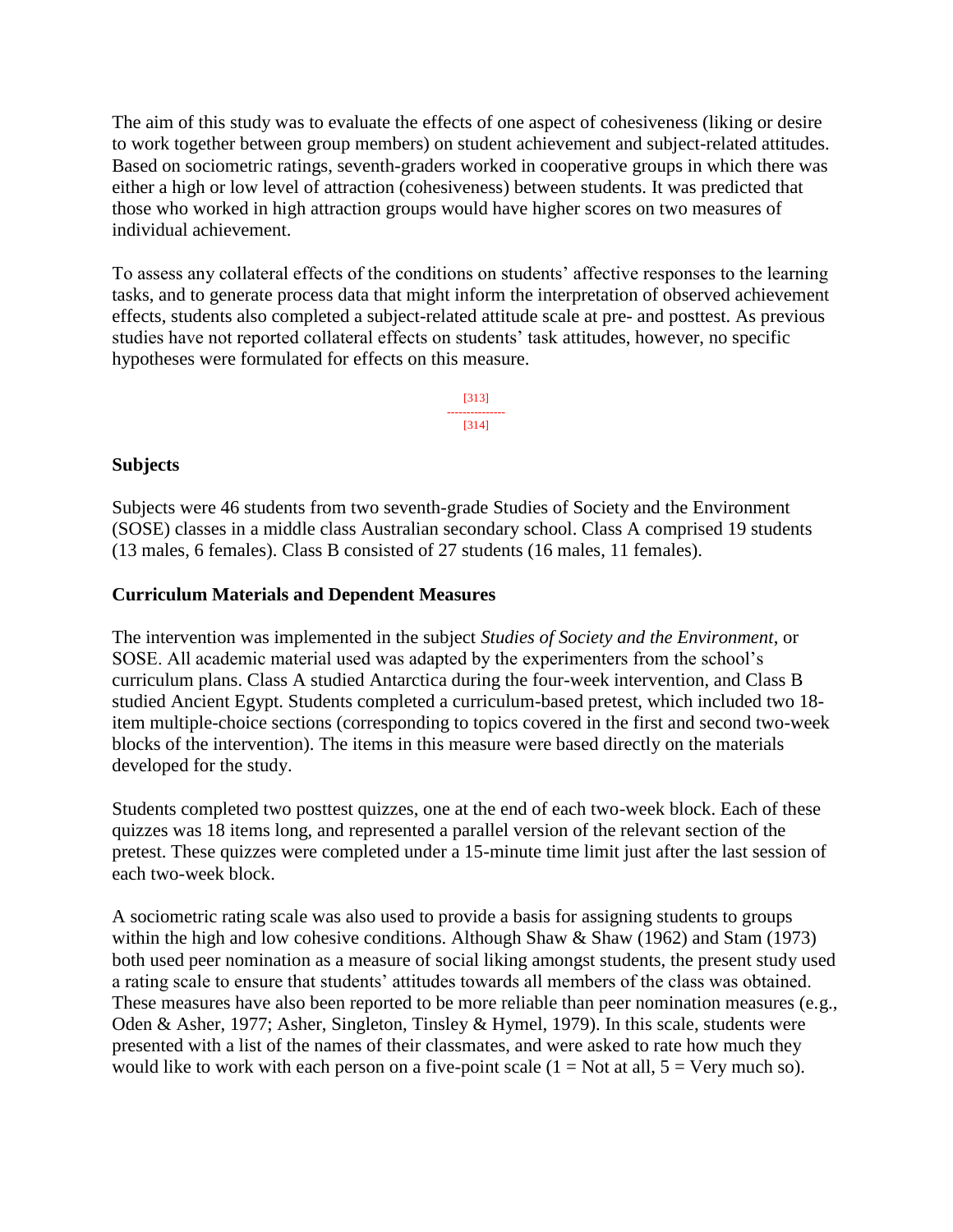Finally, to assess effects of the two conditions on students' attitudes towards the assigned learning tasks, students completed an experimenter-developed attitude scale at pre- and posttest. The scale consisted of three subscales that assessed attitudes in three areas that have emerged in previous studies (Nyberg & Clarke, 1978): Coping (e.g., "The work we do in SOSE is too difficult"); Liking (e.g., "SOSE assignments are fun"); and Importance (e.g., "The projects we do in SOSE provide me with useful information"). Each subscale included four items (12 items in total), to which students rated their agreement on a five-point scale (1=Strongly Disagree, 5=Strongly Agree). A full list of statements used in the scale is presented in Appendix A.

> [314] --------------- [315]

#### **Procedure**

*Pretesting.* Pretesting for both classes was conducted in two separate sessions one week prior to the start of the intervention. Students completed the peer rating scale and attitudes scale in the first session. For the peer rating scale, six different forms of the test were distributed randomly during the testing sessions so that students could not determine their own ratings by observing the response patterns of other class members. Students were required to keep the list of names on this scale folded over whilst completing the form, and to detach the list of names from the form immediately after completing the scale. For the attitudes scale, students were simply asked to rate the 12 items according to the five-point scale. The achievement test was given in the second session, with a 30-minute time limit.

*Experimental Conditions.* Following the pretesting sessions, students in each of the two classes were assigned randomly (stratifying for pretest achievement scores) to either the high or low cohesiveness condition. Thus, approximately half of each class were assigned to each condition. Within the high cohesiveness condition, students were assigned to groups so that there were no negative ratings amongst members (i.e., no ratings less than 2 out of 5 on the rating scale), and each member rated at least one other member of the group positively (i.e., a rating of 4 or more on the rating scale). Within the low cohesiveness condition, students were assigned to groups so that there were no positive choices between members (i.e. no ratings above 4 on the rating scale), and each member rated at least one other member negatively (i.e. a rating of 2 or less on the rating scale).

Across the entire sample, 12 groups of three to five members were formed. Given the disproportionate number of males in the sample, and the biases across conditions that could be introduced through the use of mixed-sex cooperative groups (i.e., high opposite-sex sociometric ratings occurred far less frequently than low opposite-sex ratings), 11 of the 12 groups were either all-male or all-female. Due to class numbers, however, it was necessary to form one mixed-sex group in the high cohesiveness condition.

The intervention was implemented during students' normal SOSE lessons, over a period of four weeks. Sessions lasted approximately 40 minutes, and took place three times per week. The experimenter visited both participating classes during each session to ensure that all procedures were implemented correctly. Prior to the intervention, students were briefed by one of the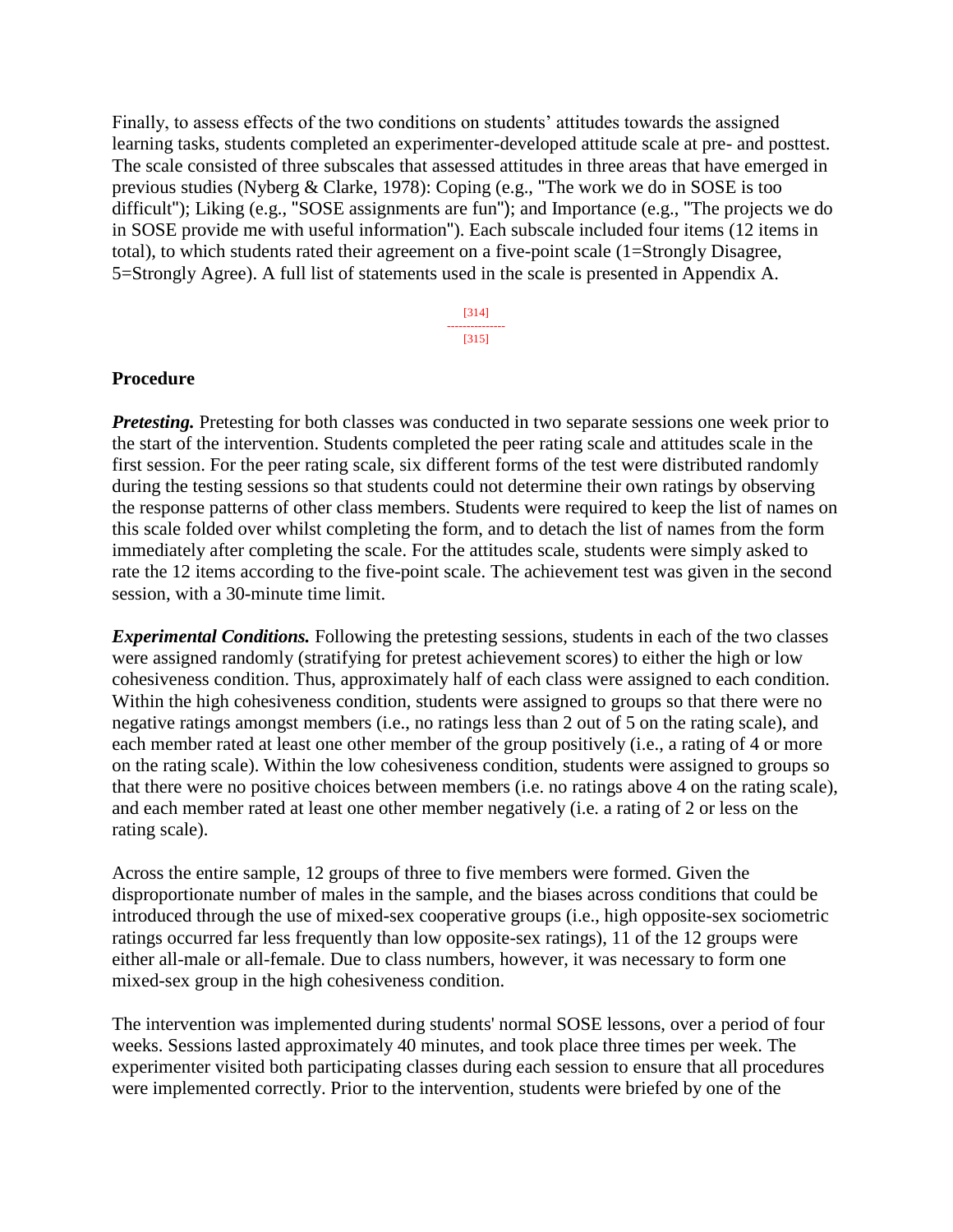experimenters about the basic procedures they would follow during the four-week period. Students were encouraged to work together and consult with other group members before asking for teacher assistance.



Small prizes were made available for students who met a specified performance criterion on the quizzes. This was done to ensure that students took the tasks and quizzes seriously, and performed at their best level over the intervention period. For each quiz, all students were informed that they should aim to ensure that their score represented an improvement of three or more points on their score for the relevant pretest section. As scores for pretest sections were low (around 3 or 4 as an average), there were no ceiling effects present for either quiz. These incentives were distributed the day after each two-week quiz.

**Lesson format** At the beginning of each lesson, students divided up into their respective groups. In these groups, students were prompted to share information and to try and work any problems out as a group before requesting assistance from the teacher. When assistance was provided, it only involved directions as to where to look for information (e.g. appropriate texts) and clarification of the task or assignment questions. Students were told to devise their own strategies regarding the division of tasks amongst members. The cooperative activities varied from those in which students combined individual products to form a single group assignment (e.g., a group poster on Antarctic food chains) to individual assignments in which students shared their information with group members after completing the task (e.g., an assignment on an Antarctic explorer).

At the end of the each two-week intervention block, each student completed the 18-item quiz that corresponded to the material covered in that six-lesson component. A 15-minute time limit was imposed for each quiz. Students completed these tests in their normal seating positions rather than in their groups. In the second quiz session, students also completed the posttest attitudes scale. Procedures for the administration of the latter measure were the same as those described for the pretest.

> [316] --------------- [317]

# **RESULTS**

#### **Achievement Outcomes**

A matrix of bivariate correlations between all dependent measures in the study is presented in Appendix B. To determine whether posttest achievement differed across members of high and low cohesive groups, scores on Quiz 1 and Quiz 2 were entered into separate analyses of covariance (ANCOVAs), with scores on the achievement pretest entered as covariates. Given the sample size, it was not viable to use a procedure that took the nested study design (e.g., students within groups), into account (e.g., hierarchical linear modelling). However, correlations between individual and mean group scores were non-significant for all dependent measures ( $p_s > 0.10$ ),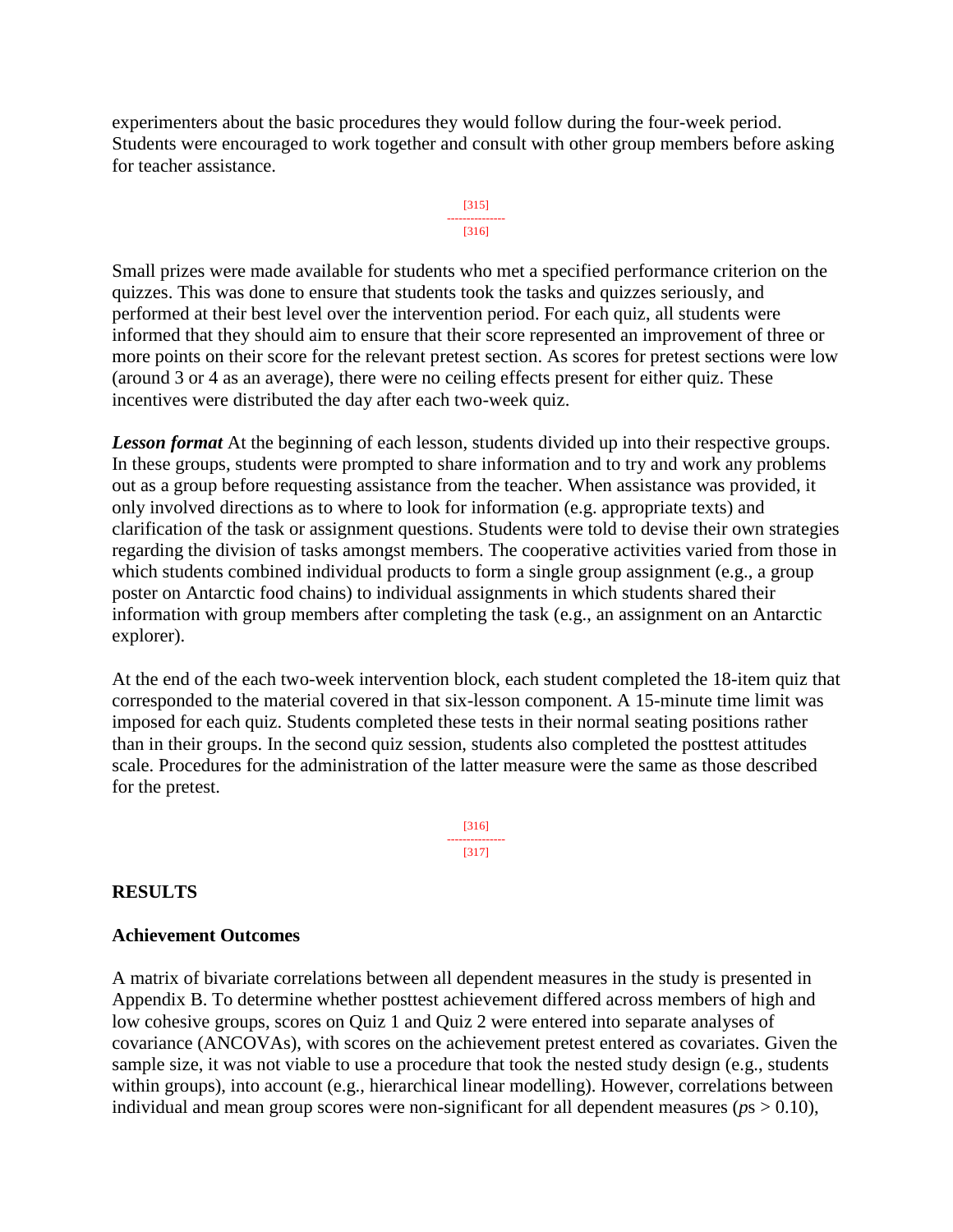providing some support for the independence assumption. Class and sex were entered as independent variables in each ANCOVA to test for interaction effects and to reduce withincondition error variance, producing a 2 (cohesiveness: high versus low) by 2 (class: A versus B) by 2 (sex: male versus female) factorial design.

Means and standard deviations for scores on the two quizzes and on the achievement pretest are shown in Table 1. As the class factor was not involved in any significant interactions either for the achievement or attitude measures, descriptive statistics were collapsed over class to simplify presentation. An initial 2 by 2 by 2 analysis of variance (ANOVA) on achievement pretest scores indicated no significant main effects for condition  $(Fs(1,38) < 1)$ . There were also no significant two-way interactions between condition and class, condition and sex, or class and sex  $(F(1,38)$  < 1). The three-way interaction between condition, class, and sex was also non-significant (*F*(1,38)  $= 1.73, p = 0.20$ .

> [317] --------------- [318]

#### **Table 1. Observed Means (***M***OBS.), Adjusted Means (***M***ADJ.), and Standard Deviations (***SD***s) for Scores on the Achievement Pretest and Quizzes by Condition and Sex**

| Cohesiveness |                                                                              | Pretest |  | Quiz1 |  |  | Quiz 2 |  |  |
|--------------|------------------------------------------------------------------------------|---------|--|-------|--|--|--------|--|--|
| Condition    | $Sex$ N $M_{OBS}$ , SD $M_{OBS}$ , $M_{ADJ}$ , SD $M_{OBS}$ , $M_{ADJ}$ , SD |         |  |       |  |  |        |  |  |
|              | Female 9.00 6.56 2.00 8.20 8.20 1.50 8.89 8.01 1.17                          |         |  |       |  |  |        |  |  |
|              | Male 14.00 6.35 1.64 8.48 8.58 1.58 7.71 8.04 2.61                           |         |  |       |  |  |        |  |  |
| High         | Total 23.00 6.43 1.78 8.37 8.43 1.55 8.17 8.03 2.05                          |         |  |       |  |  |        |  |  |
|              | Female 8.00 6.75 1.00 8.97 8.86 1.06 9.00 8.03 1.62                          |         |  |       |  |  |        |  |  |
|              | Male 15.00 6.47 1.00 9.00 9.04 1.38 7.29 8.03 2.41                           |         |  |       |  |  |        |  |  |
| Low          | Total 23.00 6.57 1.00 8.99 8.98 1.27 7.89 8.03 2.13                          |         |  |       |  |  |        |  |  |
|              | Female 17.00 6.65 1.53 8.56 8.51 1.29 8.94 8.02 1.38                         |         |  |       |  |  |        |  |  |
| Combined     | Male 29.00 6.41 1.31 8.75 8.82 1.48 7.49 8.03 2.51                           |         |  |       |  |  |        |  |  |

For results of Quiz 1, an initial assessment of conformity to ANCOVA assumptions produced satisfactory results. The test for heterogeneity of regression slopes was not significant  $(F(1,44)$  < 1), suggesting that use of the pooled within-cells regression co-efficient was tenable. Regression analysis indicated a significant relationship between Quiz 1 scores and pretest achievement scores  $(F(1,37) = 11.26, p = 0.00,$  partial eta squared = 0.23), indicating that use of covariance analysis produced a significant reduction in posttest error variance. These analyses also indicated no significant violations of the homogeneity assumption (Cochran's  $C(5,8) = 0.23$ ,  $p = 0.75$ ).

The ANCOVA on Quiz 1 scores indicated no significant main effects for class  $(F(1,37) = 2.39, p$  $= 0.13$ ) or sex ( $F(1,37) < 1$ ). The condition main effect approached, but did not attain, significance at the 0.05 level ( $F(1,37) = 2.85$ ,  $p = 0.10$ ). As indicated by the adjusted means in Table 1, the mean Quiz 1 score of low cohesive group members was, in fact, slightly higher than the mean for high cohesive group members. All interaction effects involving the condition factor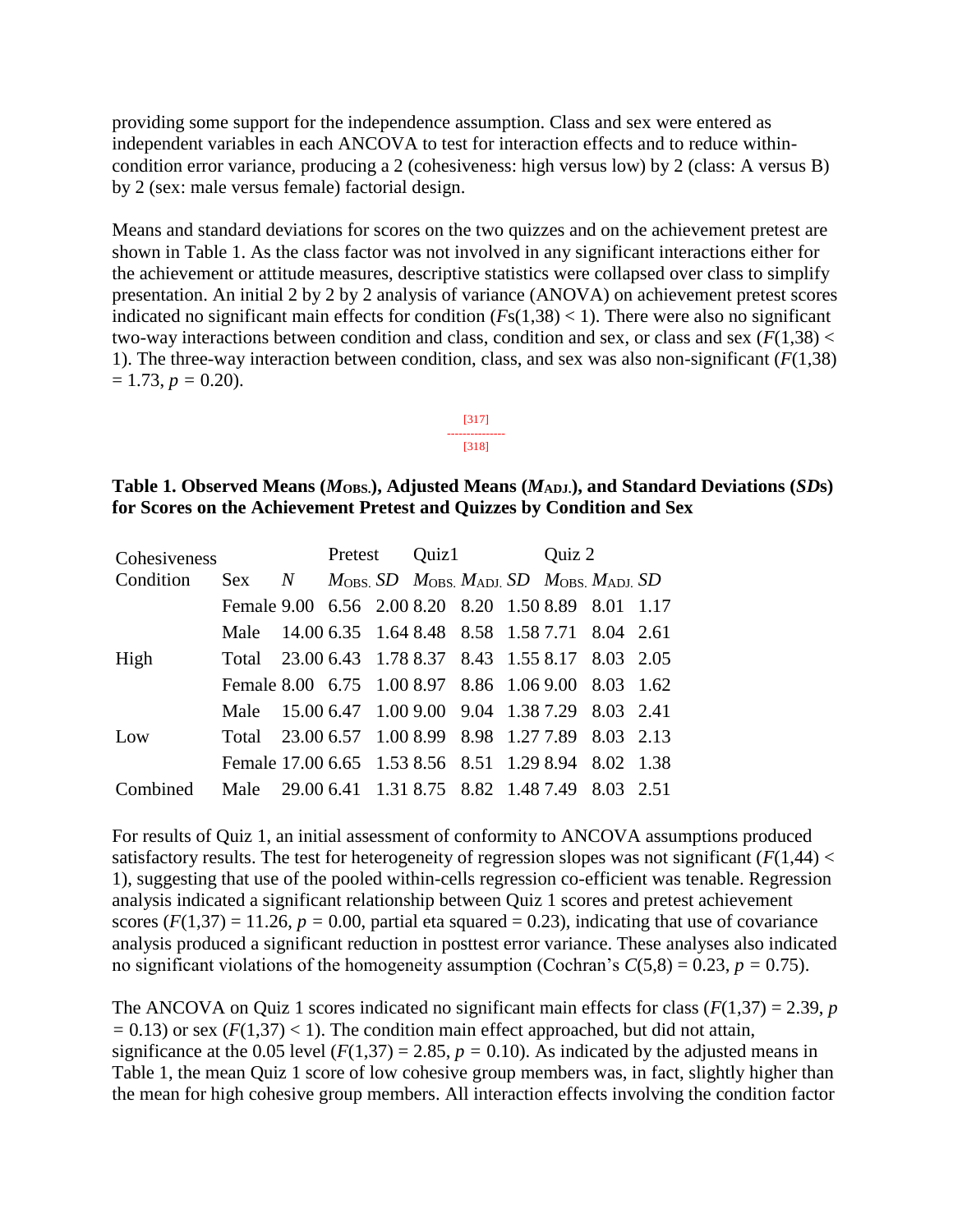were non-significant  $(F(1,37) < 1)$ , indicating that these effects were consistent across classes and across males and females.

> [318] --------------- [319]

\n Screening tests for conformity to ANCOVA assumptions on Quiz 2 also indicated no significant violations of the homogeneity of regression and variance assumptions (
$$
F(1,44) < 1
$$
; Cochran's  $C(5,8) = 0.34$ ,  $p = 0.08$ , respectively). The relationship between pre- and posttest scores on this measure was also, however, non-significant ( $F(1,37) = 0.36$ ,  $p = 0.55$ ), indicating that use of the pretests as covariates did not produce a significant reduction in error variance in posttest scores. The ANCOVA on Quiz 2 scores indicated no significant main effects for class ( $F(1,37) = 2.06$ ,  $p = 0.16$ ) or condition ( $F(1,37) < 1$ ), and no significant interaction effects involving the condition factor ( $Fs(1,37) < 1.15$ ,  $ps > 0.29$ ). Thus, there were no significant effects of group cohesiveness on Quiz 2 performance.\n

#### **Attitude Outcomes**

Total scores on the attitude measure were also entered into a 2 (condition) by 2 (class) by 2 (sex) factorial ANCOVA, with total scores on the pretest attitude scale used as covariates. Screening tests on this measure indicated no significant violations to the homogeneity of regression and variance assumptions  $(F(1,44) = 1.16, p = 0.29; \text{Cochran's } C(5,8) = 0.21, p = 1.00,$ respectively). A 2 X 2 X 2 ANOVA on pretest attitude scores also indicated no significant main effects for condition  $(F(1,38) = 1.71, p = 0.20)$ , class  $(F(1,38) < 1)$ , or sex  $(F(1,38) = 1.58, p =$ 0.22), with no significant interaction effects involving the condition factor  $(Fs(1,38) < 2.47, ps >$ 0.10). There was, however, a significant relationship between pre- and posttest attitude scores  $(F(1,37) = 23.48, p < 0.0001$ , partial eta squared = 0.39), indicating that the inclusion of the attitude pretests produced a significant reduction in posttest score variance.

| 13191 |  |
|-------|--|
| 13201 |  |

#### Table 2. Observed Means ( $M$ <sub>OBS</sub>), Adjusted Means ( $M$ <sub>ADJ</sub>), and Standard Deviations (*SD*s) **for Scores on the Attitude Pre- and Posttests by Cohesiveness Condition and Sex**

| Cohesiveness                                            |                                      | Sex N Pretest Posttest |  |                                                       |  |  |
|---------------------------------------------------------|--------------------------------------|------------------------|--|-------------------------------------------------------|--|--|
| Condition                                               |                                      |                        |  | $M_{\rm OBS}$ , SD $M_{\rm OBS}$ , $M_{\rm ADI}$ , SD |  |  |
| <b>High Cohesive</b>                                    | Female 9 38.11 6.59 34.67 34.92 6.49 |                        |  |                                                       |  |  |
|                                                         | Male 14 32.83 4.73 34.90 34.26 5.81  |                        |  |                                                       |  |  |
|                                                         | Total 23 34.89 5.46 34.81 34.52 6.08 |                        |  |                                                       |  |  |
| Low Cohesive                                            | Female 8 32.33 6.26 35.88 34.35 6.97 |                        |  |                                                       |  |  |
|                                                         | Male 15 33.24 4.68 33.21 34.48 5.35  |                        |  |                                                       |  |  |
|                                                         | Total 23 32.92 5.23 34.14 34.43 5.91 |                        |  |                                                       |  |  |
| Combined Cohesive Female 17 35.39 6.44 35.24 34.65 6.72 |                                      |                        |  |                                                       |  |  |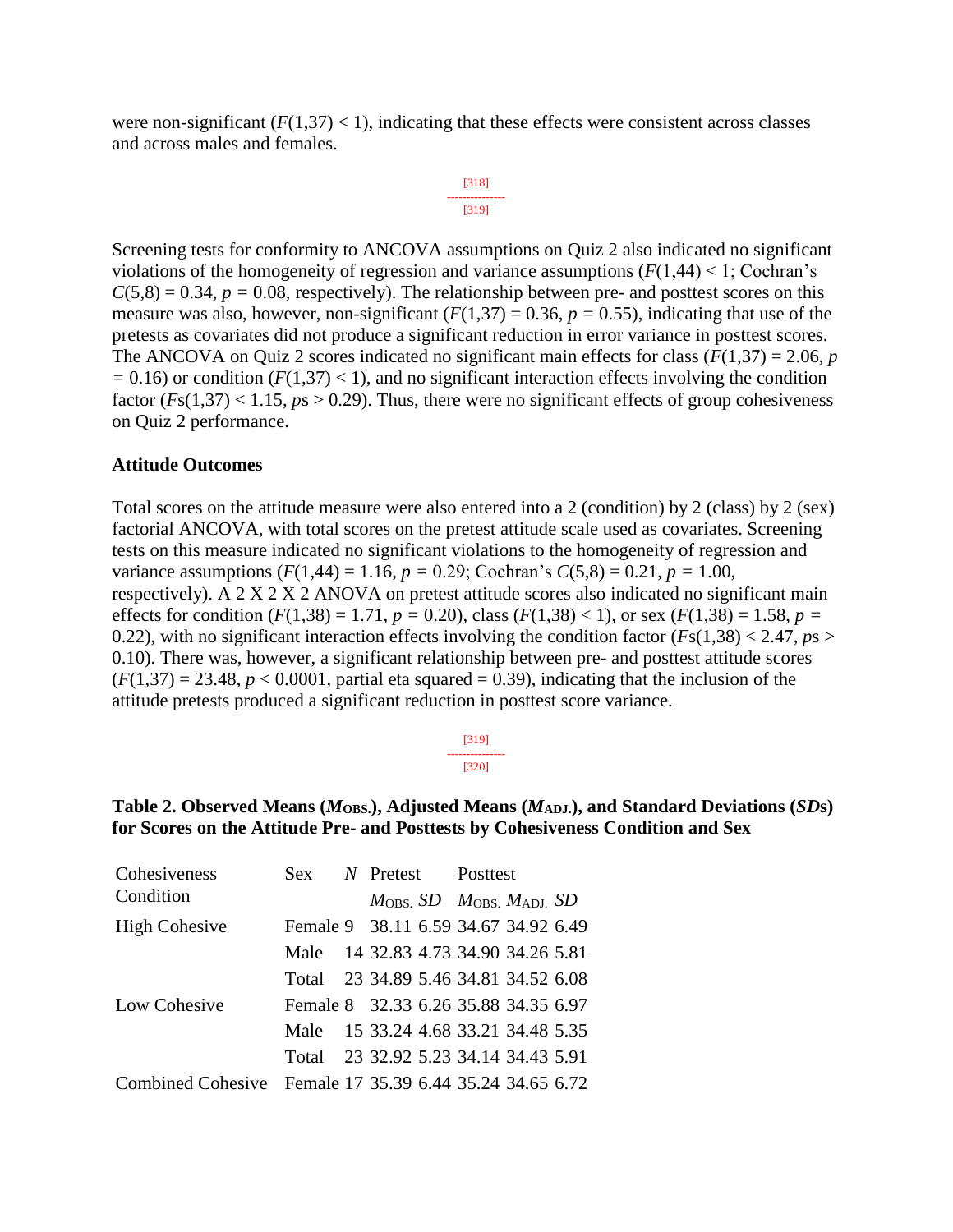The 2 X 2 X 2 ANCOVA on posttest attitude scores indicated no significant main effects for class ( $F(1,37) = 2.57$ ,  $p = 0.12$ ), condition ( $F(1,37) = 2.14$ ,  $p = 0.15$ ), or sex ( $F(1,37) < 1$ ), and no significant two-way interactions between class and condition or between class and sex  $(Fs(1,37) < 1)$ . There was, however, a significant condition by sex interaction effect  $(F(1,37) =$ 5.57,  $p = 0.02$ ). As shown by the adjusted means in Table 2, this indicated that females had more positive attitudes in the low cohesive than in the high cohesive group, whereas for males, a smaller effect was found in the opposite direction.

#### **DISCUSSION**

The results of this study did not support the hypothesis that members of cooperative groups who chose to work together (high cohesiveness) would outperform those in groups who explicitly did not want to work together (low cohesiveness). As noted in the introduction, the criterion measures used by Shaw & Shaw (1962) and by Stam (1973) were indices of group productivity, rather than of individual student learning. Together, the results of these studies and the present one suggest that while members of highly cohesive groups may coordinate their efforts more effectively in a group task, these students will not necessarily *learn* more as a result. Thus, highly cohesive groups may be more effective when the primary goal is to have students cooperate towards a high-quality overall product, but not when the primary goal is to enhance individual student learning.



The hypothesis that members in high cohesive groups would report more positive attitudes towards the subject being studied than members of low cohesive groups was also not supported. There was, however, a significant interaction between condition and sex, indicating that females in the low cohesive condition had more positive subject-related attitudes than females in the high cohesive condition. For males, there was a smaller effect in the opposite direction. The reasons for this effect are not entirely clear. Given the relatively low sample size for the study, further research is needed to explore this question in detail.

It should be noted here that both the present and the two previous studies used only one possible operationalization of group cohesiveness (liking between group members). While this index of cohesiveness is traditional, several theorists have called for a distinction between different types of group cohesiveness (e.g., Hogg & Abrams, 1988). In particular, a number of researchers have argued for a distinction between social and task-related cohesiveness, with the latter referring to members' shared commitment to the group task/s.

Mullen and Cooper (1994) made this distinction in their recent meta-analysis of 66 studies on the relationship between cohesiveness and group productivity. Results indicated that while experimental studies indicated positive relationships between group productivity and both forms of cohesiveness, correlational studies suggested a positive relationship for task-related cohesiveness and a negative relationship for social cohesiveness. As these results again relate to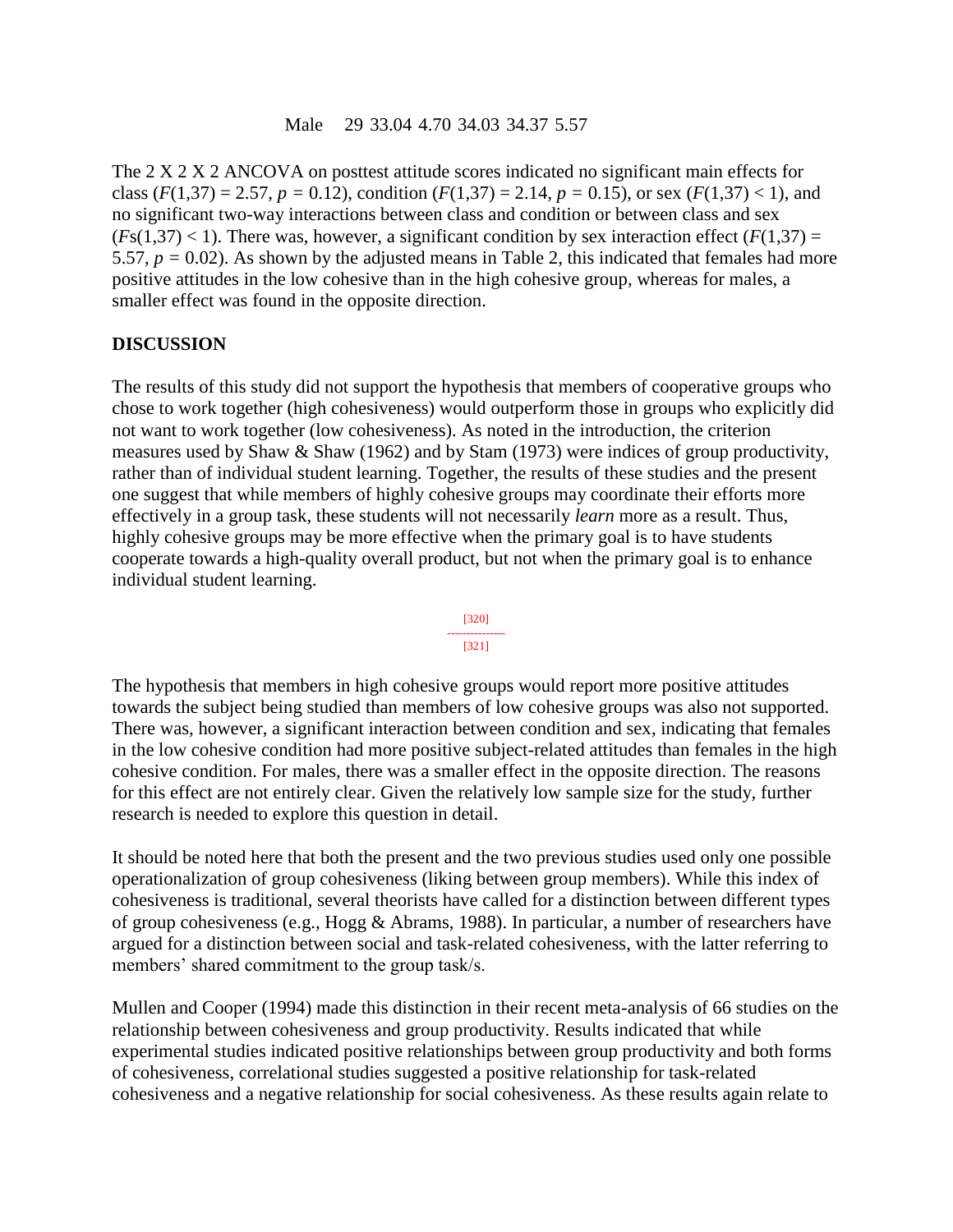group productivity, further research is needed to compare the effects of different types of cohesiveness on individual student learning. In the present study, the impact of the manipulations on students' perceptions of cohesiveness within the cooperative groups was not assessed. Thus, while members may have liked one another more, it is possible that this did not actually impact perceptions of group cohesiveness. Further research in the area should incorporate measures that directly assess such perceptions.

Future evaluations could explore ways to directly manipulate different forms of cohesiveness within cooperative groups. The group processing strategies developed by David and Roger Johnson at the University of Minnesota, for example, focus on building task-related cohesiveness. In group processing, members reflect on a group session to identify member actions that were helpful and unhelpful, and to make decisions about actions to continue or change in the next session (Johnson & Johnson, 1994). The purpose of group processing is to "clarify and improve the effectiveness of the members in contributing to the collaborative efforts to achieve the group's goals." (p.74). Given the results reported by Mullen and Cooper (1994), further research is needed to explore the impact of such manipulations on cooperative learning outcomes.

> [321] --------------- [322]

The moderating effects of group cohesiveness on learning in cooperative groups may also differ across different *types* of tasks (Cohen, 1986). In particular, it is possible that motivational losses will tend to occur more frequently when groups are assigned to complete convergent tasks (i.e., knowledge-based problems, in which there is only one correct response) like the one used in the present study. Because high-achieving students are likely to be able to solve convergent problems more quickly than other group members, lower-achieving students may be more prone to perceiving their efforts to be redundant on these types of tasks than on divergent tasks, where a range of perspectives are useful. Thus, future evaluations could assess the effects of cohesiveness on learning in cooperative groups for both convergent and divergent group tasks.

In addition, students in the present study did not receive specific training in the use of effective group interaction skills. Given that a number of researchers (e.g., Sharan & Sharan, 1976; Cohen, 1994; Johnson *et al.*, 1994) have emphasised the importance of such training in the effective use of cooperative learning strategies, it is possible that the impact of group cohesiveness on learning outcomes will vary according to students' preparation for cooperative group work. Thus, future evaluations could examine the effects of cohesiveness on learning in cooperative groups as a function of previous training in the effective use of cooperative interaction skills. The present study also did not include any structured observational data on group interaction processes to verify changes in student interaction patterns as a function of the experimental conditions. Replications of the present study could use schedules similar to the ones used by Webb (1985) to examine the quality and quantity of interaction that occurs between group members under these conditions.

#### **REFERENCES**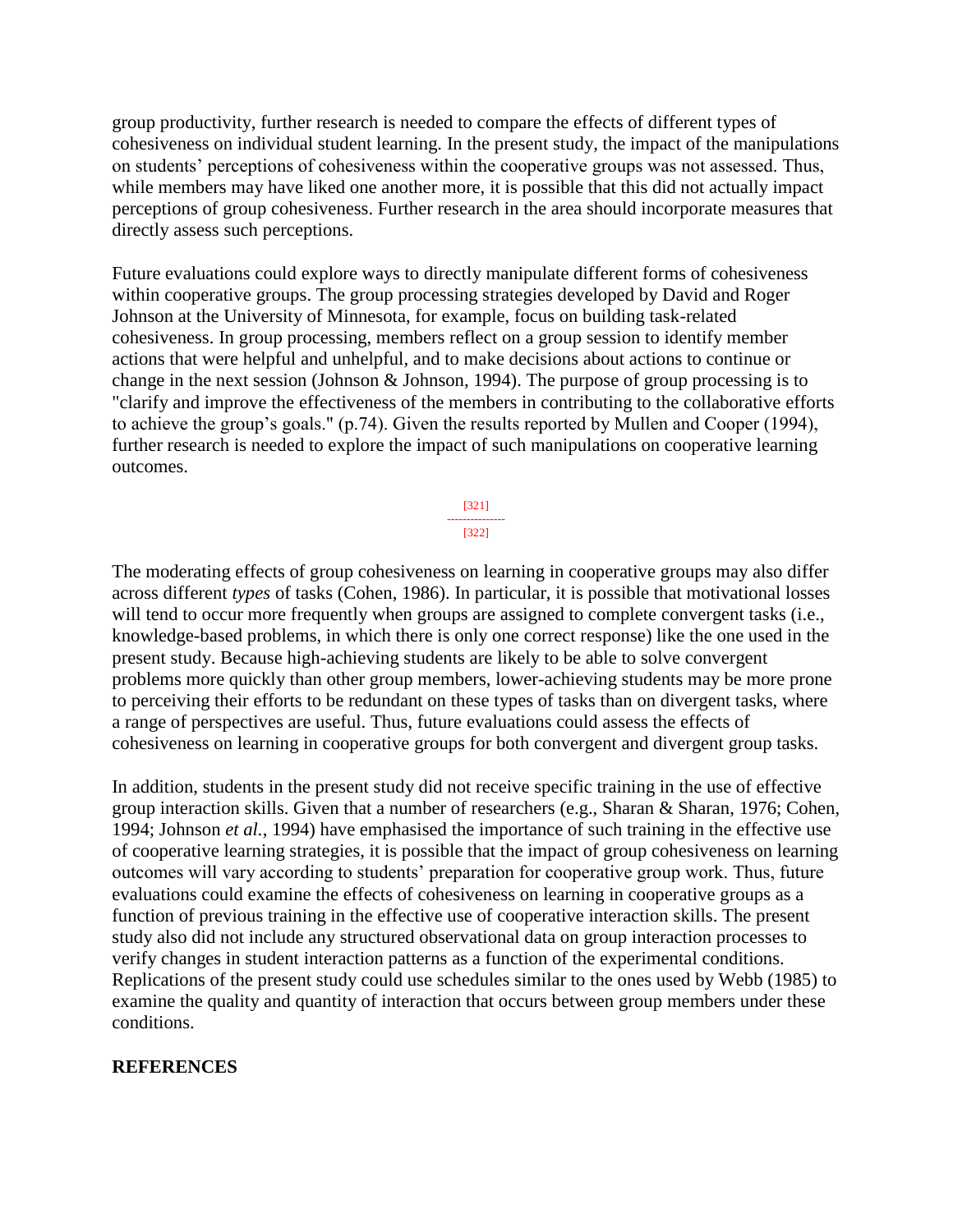Cohen, E. (1986). *Designing Groupwork: Strategies for the Heterogeneous Classroom.* NY: Teachers College Press.

Cohen, E. (1994). Restructuring the classroom: Conditions for productive small groups. *Review of Educational Research*, *64*(*1)*, 1-35.

Festinger, L., Schachter, S., & Back, K. (1950). *Social pressures in informal groups*. NY: Harper & Row.

Hogg, M.A., & Abrams, D. (1988). *Social Identifications: A Social Psychology of Intergroup Relations and Group Processes*. NY: Routledge.

Johnson, D.W., & Johnson, F. (1994). *Joining Together: Group Theory and Group Skills*. (5th Ed.). Englewood Cliffs, NJ: Prentice-Hall.

> [322] --------------- [323]

Johnson, D.W., Johnson, R.T., & Johnson-Holubec, E. (1994). *The New Circles of Learning: Cooperation in the Classroom and School*. Alexandria, VA: The Association for Supervision and Curriculum Development.

Kagan, S., Zahn, L., Widaman, K.F., & Schwarzwald, J. (1985). Classroom structural bias: Impact of cooperative and competitive classroom structures on cooperative and competitive individuals and groups. In R.E. Slavin, S. Sharan, S. Kagan, R. Hertz-Lazarowitz, C. Webb, & R. Schmuck (Eds.), *Learning to Cooperate*, *Cooperating to Learn.* NY: Plenum.

Madden, N.A., & Slavin, R.E. (1983). Effects of cooperative learning on the social acceptance of mainstreamed academically handicapped students*. Journal of Special Education*, *17*, 171-182.

Mullen, B., & Cooper, C. (1994). The relation between group cohesiveness and performance: An integration. *Psychological Bulletin*, *115*, 210-227.

Shaw, M.E., & Shaw, L.M. (1962). Some effects of sociometric grouping upon learning in a second grade classroom. *The Journal of Social Psychology*, *57*, 453-458.

Sharan, S., & Sharan, Y. (1976). *Small-Group Teaching*. NJ: Educational Technology Publications.

Slavin, R.E. (1995). *Cooperative Learning: Theory, research and practice.* (2nd ed.)*.* Boston: Allyn and Bacon.

Stam, P.J. (1973). *The Effect of Sociometric Grouping on Task Performance in the Elementary Classroom.* Doctoral Dissertation, Stanford University. (University Microfilms Order Number 7330480.)